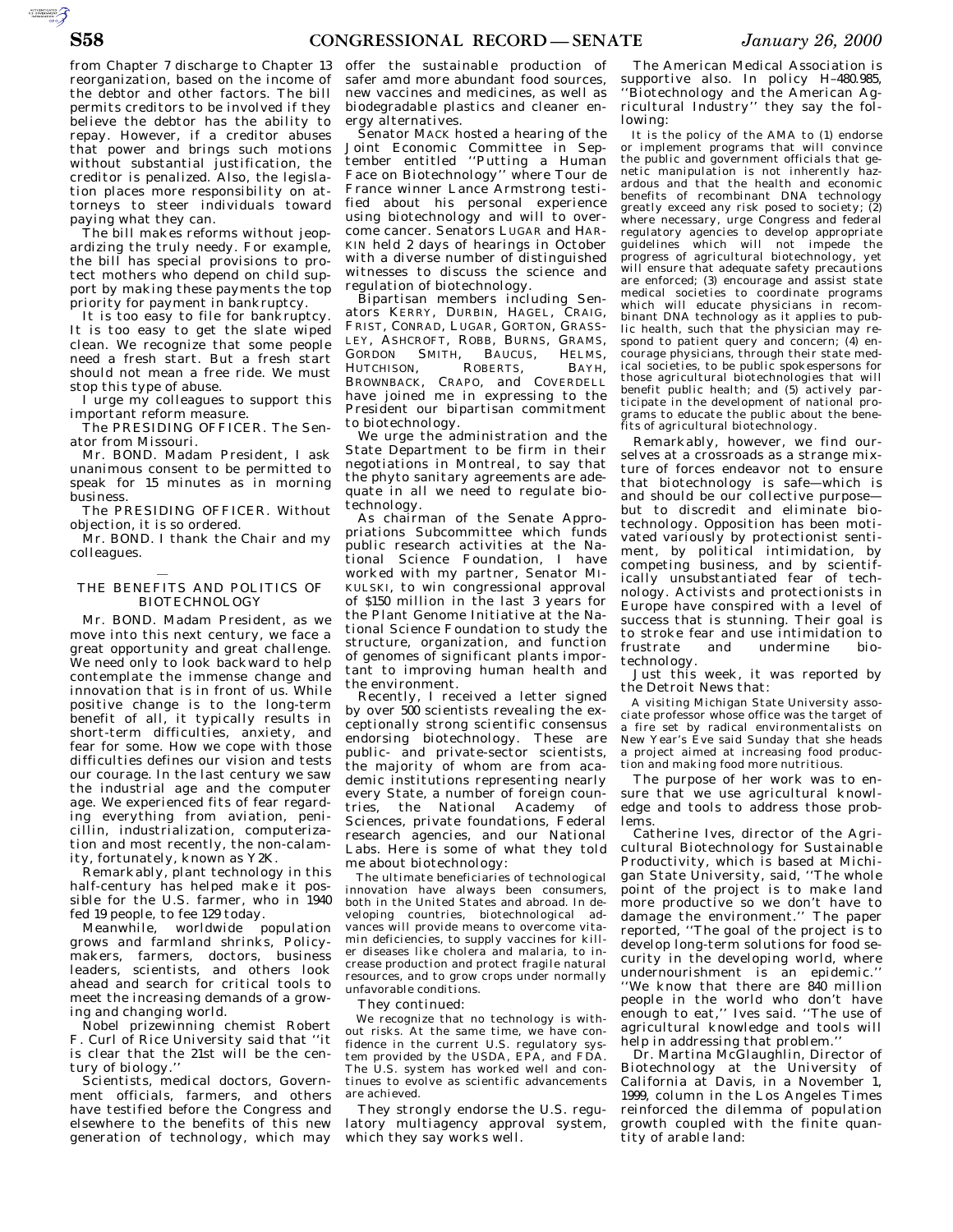[u]nless we will accept starvation or placing parks and the Amazon Basin under the plow, there really is no alternative to applying biotechnology to agriculture.

# Dr. McGlaughlin continued:

The most cost-effective and environmentally sound general method for controlling pests and disease is the use of DNA.

This approach has led to a reduction in the use of sprayed chemical insecticides. According to the National Agricultural Statistics Service, 2 million fewer pounds of insecticide were used in 1998 to control bollworm than were used in 1995, before ''Bt'' cotton was introduced. And the Bt gene—introduced into the crop plant, not sprayed into the atmosphere—is present in minute amounts and spares beneficial insects.

She concluded:

Millions of people have eaten the products of genetic engineering and no adverse effects have been demonstrated. The proper balance of safety testing between companies and the government is a legitimate area for further debate. So are environmental safeguards. But the purpose of such debate should be to improve biotech research and enhance its benefits to society, not stop it in its tracks.

It should be mentioned that her students at Cal Davis were also victimized by law-breakers who vandalized their research testing plots. Clearly, if the radicals were as interested in understanding as they are in intimidation, eliminating research is the last thing they would consider.

In an Op-Ed in the New York Times entitled ''Who's Afraid of Genetic Engineers?'' former President Jimmy Carter outlined the sad irony. He said:

Imagine a country placing such rigid restrictions on imports that people would not get vaccines and insulin. And imagine those same restrictions being placed on food products as well as on laundry detergent and paper. As far-fetched as it sounds, many developing countries and some industrialized on may do just that.

He concluded:

If imports . . . are regulated unnecessarily, the real losers will be the developing nations. Instead of reaping the benefits of decades of discovery and research, people from Africa and Southeast Asia will remain prisoners of outdated technology. Their countries could suffer greatly for years to come. It is crucial that they reject the propaganda of extremists groups before it is too late.

Renowned scientists have dedicated their lives to understanding biotechnology and using it to the benefit of mankind to solve problems of hunger, disease and environmental degradation.

These problems are considerable now, but will grow in magnitudes in the years ahead. In the tabloid press, however, a teenager dressed up as a corn cob will get as much attention and is attributed the same credibility as leading scientists, whose work is subjected to rigorous peer review.

We need to be clear about several issues. First, our Government and its citizens are second to none in our collective commitment to food safety. We have a rigorous multi-agency approval process that has stood the test of time since 1938. It is based not on politics but on scientific consensus. It is supported by bipartisan Members of each

body who have the strongest commitment to food safety and environmental protection. None of us are advocates for unfettered technology. As with any technology, there are limits that will be and must be subjected to law, not to mention common sense.

Second, we need to realize that there are strong elements in the European Union who are more than happy to exploit fears—fears that they helped create—to provide short-term protection to their farmers from imports. In a sentence, fear and hysteria, without scientific basis, is being used by some to limit the productivity of foreign farmers—period. Meanwhile, opportunistic food companies such as ADM and Novartis are knowingly undermining our scientists and trade negotiators to placate the Luddites and protectionists.

Finally, let me emphasize this critical point. The issue of risk is not onedimensional. Yes, we must understand and evaluate the relative risk to a Monarch Butterfly larvae. Additional research has answered already many of those questions. But there is another risk. That risk is that naysayers and the protectionists succeed in their goals to kill biotechnology and condemn the world's children to unnecessary blindness, malnutrition, sickness and environmental degradation.

Dr. C.S. Prakash directs the Center for Plant Biotechnology Research at Tuskegee University in Tuskegee, Ala, said the following in a column for the Atlanta Journal-Constitution:

Anti-technology activists accuse corporations of ''playing God'' by genetically improving crops, but it is these so-called environmentalists who are really playing God, not with genes but with the lives of poor and hungry people.

While activist organizations spend hundreds of thousands of dollars to promote fear through anti-science newspaper ads, 1.3 billion people, who live on less than \$1 a day, care only about findings their next day's meal. Biotechnology is one of the best hopes for solving their food needs today, when we have 6 billion people, and certainly in the next 30 to 50 years, when there will be 9 billion on the globe.

Those people, who battle weather, pests and plant disease to try to raise enough for their families, can benefit tremendously from biotechnology, and not just from products created by big corporations. Public-sector institutions are conducting work on high-yield rice, virus-resistant sweet potato and more healthful strains for cassava, crops that are staples in developing countries.

The development of local and regional agriculture is the key to addressing both hunger and low income. Genetically improved food is ''scale neutral,'' in that a poor rice farmer with one acre in Bangladesh can benefit as much as a larger farmer in California. And he doesn't have to learn a sophisticated new system; he only has to plant a seed. New rice strains being developed through biotechnology can increase yields by 30 to 40 percent. Another rice strain has the potential to prevent blindness in millions of children whose diets are deficient in Vitamin A.

Edible vaccines, delivered in locally grown crops, could do more to eliminate disease than the Red Cross, missionaries and U.N. task forces combined, at a fraction of the

cost. But none of these benefits will be realized if Western-generated fears about biotechnology halt research funding and close

borders to exported products. For the well-fed to spreadhead fear-based campaigns and suppress research for ideological and pseudo-science reasons is irresponsible and immoral.

Dr. Prakash just released a petition signed by more than 600 scientists declaring support of agricultural biotechnology. In his press release he noted, ''We in the scientific community felt it necessary to counteract the baseless attacks so often being made on biotechnology and genetically modified foods. Biotechnology is a potent and valuable tool that can help make foods more productive and nutritious. And, contrary to anti-biotech activists, they can even advance environmental goals such as biodiversity.''

Not content to live with their own brand of ludditism, European activists have shifted the battleground and they are now looking to export—not answers or solutions or constructive proposals—but fear, hysteria and unworkable restrictions to Asia, South America and even the United States. Many have stayed out of this debate thinking the controversy will blow over as it does with most regulated technologies. Many, particularly those who understand the science of the issue, had been silent, thinking, possibly that people would understand and that the technology would sell itself.

I have said from the beginning that we could not take it for granted that people would embrace the technology because it is complex. I have said from the beginning that American consumers would want information. Consumers who know the facts—who know the benefits this technology will provide—will endorse it. American consumers demand food safety, but they also embrace technology and progress. They are not satisfied to say what we are doing is good enough. And finally, they want to base their decisions on science not fiction and it is the open discussion of facts that the vandals, the protectionists, and the luddites fear the most.

President Clinton outlined what is at stake last week in proclaiming January 2000 as National Biotechnology Month:

Today, a third of all new medicines in development are based on biotechnology. Designed to attack the underlying cause of an illness, not just its symptoms, these medicines have tremendous potential to provide not only more effective treatments, but also cures. With improved understanding of cellular and genetic processes, scientists have opened exciting new avenues of research into treatments for devastating diseases—like Parkinson's and Alzheimer's, diabetes, heart disease, AIDS, and cancer—that affect millions of Americans. Biotechnology has also given us several new vaccines, including one for rotavirus, now being tested clinically, that could eradicate an illness responsible for the deaths of more than 800,000 infants and children each year.

The impact of biotechnology is far-reaching. Bio-remediation technologies are cleaning our environment by removing toxic substances from contaminated soils and ground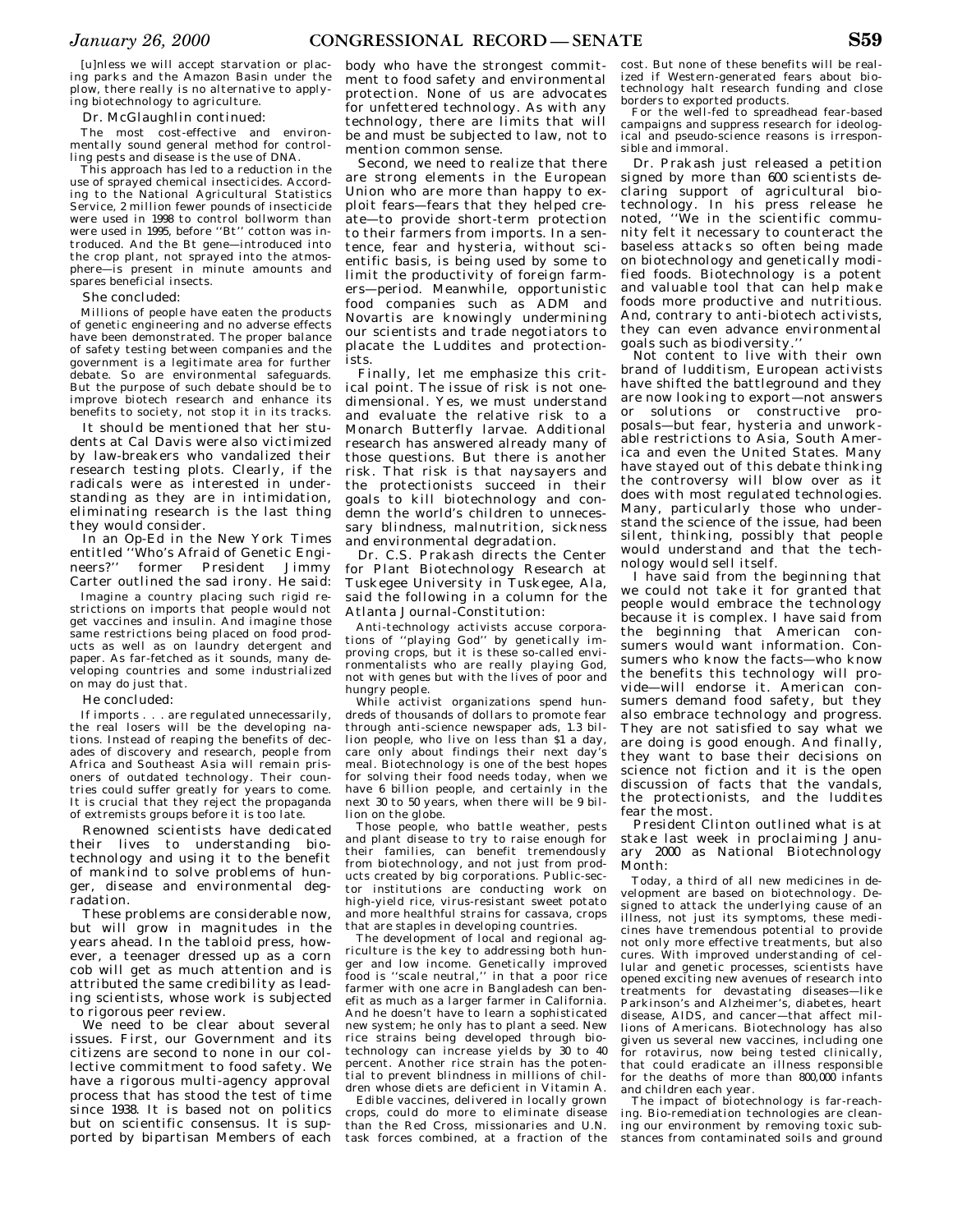water. Agricultural biotechnology reduces our dependence on pesticides. Manufacturing processes based on biotechnology make it possible to produce paper and chemicals with less energy, less pollution, and less waste. Forensic technologies based on our growing knowledge of DNA help us exonerate the innocent and bring criminals to justice.

A question is whether we want to continue with a fixed number of agricultural uses or if we want to expand them to provide farmers and consumers new options and new opportunities. A question for some is whether we want to be more pro-environment and prohealth and nutrition than we are anticorporate.

Like many of my colleagues here in the Senate, I have consulted scores of scientists in the academic world, in the public sector and in the private sector. I have consulted medical professionals, and farmers for their practical experience regarding biotechnology. But let me finish by reading you a quote from a December 25, 1999, interview in ''New Scientist'' and you consider for yourself who might be the source:

I believe we are entering an era now where pagan beliefs and junk science are influencing public policy. GM foods and forestry are both good examples where policy is being influenced by arguments that have no basis in fact or logic.

The source is not a corporate leader, a Senator, or a university scientist. It is an ecologist with a Ph.D.

That ecologist is Patrick Moore, one of the founding members of Greenpeace and a veteran of the frontline against everything from whaling to nuclear waste since the 1970s.

The scientific consensus amongst government and academic scientists in the U.S. is extraordinary. The scientific community in Europe, some of whom I have met with agree, but have been intimidated and silenced. Please give the scientific and medical communities the opportunity to speak to these complex issues before you are swayed by the tabloids in Europe, those who may have their head burried in the flat earth, and the vandals and extremists who have been condemned even by some of their very own.

We have a system in the U.S. to identify and evaluate relative risk, and, if necessary, mitigate those risks. The focus of international leaders should be on working constructively to identify and evaluate relative risk so that our people may have safely the options of biotechnology available to them. The development of this technology is not recreational. It is to solve real world problems and the possibilities are truly breathtaking. There is too much at stake for those who know better to remain passive.

In 1921, Missouri's renowned plant scientist, George Washington Carver said: ''I wanted to know the name of every stone and flower and insect and bird and beast. I wanted to know where it got its color, where it got its life but there was no one to tell me.'' He added that: ''No individual has any right to come into the world and go out

of it without leaving behind him distinct and legitimate reasons for having passed through it.'' This issue will be a test of our collective vision, discipline, and courage.

Madam President, I thank the Chair and my colleagues. I ask unanimous consent to print in the RECORD materials from President Clinton, President Carter, Drs. Prakash and McGlaughlin, New Scientist, and the 500 scientists' letter.

There being no objection, the materials were ordered to be printed in the RECORD, as follows:

[From the White House, Office of the Press Secretary, Jan. 20, 2000]

NATIONAL BIOTECHNOLOGY MONTH, 2000

(By the President of the United States of America—A Proclamation)

As we stand at the dawn of a new century, we recognize the enormous potential that biotechnology holds for improving the quality of life here in the United States and around the world. These technologies, which draw on our understanding of the life sciences to develop products and solve problems, are progressing at an exponential rate and promise to make unprecedented contributions to public health and safety, a cleaner environment, and prosperity.

Today, a third of all new medicines in development are based on biotechnology. Designed to attack the underlying cause of an illness, not just its symptoms, these medicines have tremendous potential to provide not only more effective treatments, but also cures. With improved understanding of cellular and genetic processes, scientists have opened exciting new avenues of research into treatment for devastating diseases—like Parkinson's and Alzheimer's, diabetes, heart disease, AIDS, and cancer—that affect millions of Americans. Biotechnology has also given us several new vaccines, including one for rotavirus, now being tested clinically, that could eradicate an illness responsible for the deaths of more than 800,000 infants and children each year.

The impact of biotechnology is far-reaching. Bioremediation technologies are cleaning our environment by removing toxic substances from contaminated soils and ground water. Agricultural biotechnology reduces our dependence on pesticides. Manufacturing processes based on biotechnology make it possible to produce paper and chemical with less energy, less pollution, and less waste. Forensic technologies based on our growing knowledge of DNA help us exonerate the innocent and bring criminals to justice.

The biotechnology industry is also improving lives through its substantial economic impact. Biotechnology has stimulated the creation and growth of small businesses, generated new jobs, and encouraged agricultural and industrial innovation. The industry currently employs more than 150,000 people and invests nearly \$10 billion a year on research and development.

Recognizing the extraordinary promise and benefits of this enterprise, my Administration has pursued policies to foster biotechnology innovations as expeditiously and prudently as possible. We have supported steady increases in funding for basic scientific research at the National Institutes of Health and other science agencies; accelerated the process for approving new medicines to make them available as quickly and safely as possible; encouraged private-sector research investment and small business development through tax incentives and the Small Business Innovation Research program; promoted intellectual property protec-

tion and open international markets for biotechnology inventions and products; and developed public databases that enable scientists to coordinate their efforts in an enterprise that has become one of the world's finest examples of partnership among university-based researchers, government, and private industry.

Remarkable as its achievements have been, the biotechnology enterprise is still in its infancy. We will reap even greater benefits as long as we sustain the intellectual partnership and public confidence that have moved biotechnology forward thus far. We must strengthen our efforts to improve science education for all Americans and preserve and promote the freedom of scientific inquiry. We must protect patients from the misuse or abuse of sensitive medical information and provide Federal regulatory agencies with sufficient resources to maintain sound, science-based review and regulation of biotechnology products. And we must strive to ensure that science-based regulatory program worldwide promote public safety, earn public confidence, and guarantee fair and open international markets.

Now, therefore, I, William J. Clinton, President of the United States of America, by virtue of the authority vested in me by the Constitution and laws of the United States, do hereby proclaim January 2000 as National Biotechnology Month. I call upon the people of the United States to observe this month with appropriate programs, ceremonies, and activities.

In witness whereof, I have hereunto set my hand this nineteenth day of January, in the year of our Lord two thousand, and of the Independence of the United States of America the two hundred and twenty-fourth.

[From the New York Times, Aug. 26, 1998] WHO'S AFRAID OF GENETIC ENGINEERING?

### (By Jimmy Carter)

Imagine a country placing such rigid restrictions on imports that people could not get vaccines and insulin. And imagine those same restrictions being placed on food products as well as on laundry detergent and paper.

As far-fetched as it sounds, many developing countries and some industrialized ones may do just that early next year. They are being misled into thinking that genetically modified organisms, everything from seeds to livestock, and products made from them are potential threats to the public health and the environment.

The new import proposals are being drafted under the auspices of the biodiversity treaty, an agreement signed by 168 nations at the 1992 Earth Summit in Rio de Janeiro. The treaty's main goal is to protect plants and animals from extinction.

In 1996, nations ratifying the treaty asked an ad hoc team to determine whether genetically modified organisms could threaten biodiversity. Under pressure from environmentalists, and with no supporting data, the team decided that any such organism could potentially eliminate native plants and animals.

The team, whose members mainly come from environmental agencies in more than 100 different governments, should complete its work within six months and present its final recommendation to all the nations (the United States is not among them) that ratified the treaty. If approved, these regulations would be included in a binding international agreement early next year.

But the team has exceeded its mandate. Instead of limiting the agreement to genetic modifications that might threaten biodiversity, the members are also pushing to regulate shipments of all genetically modified organisms and the products made from them.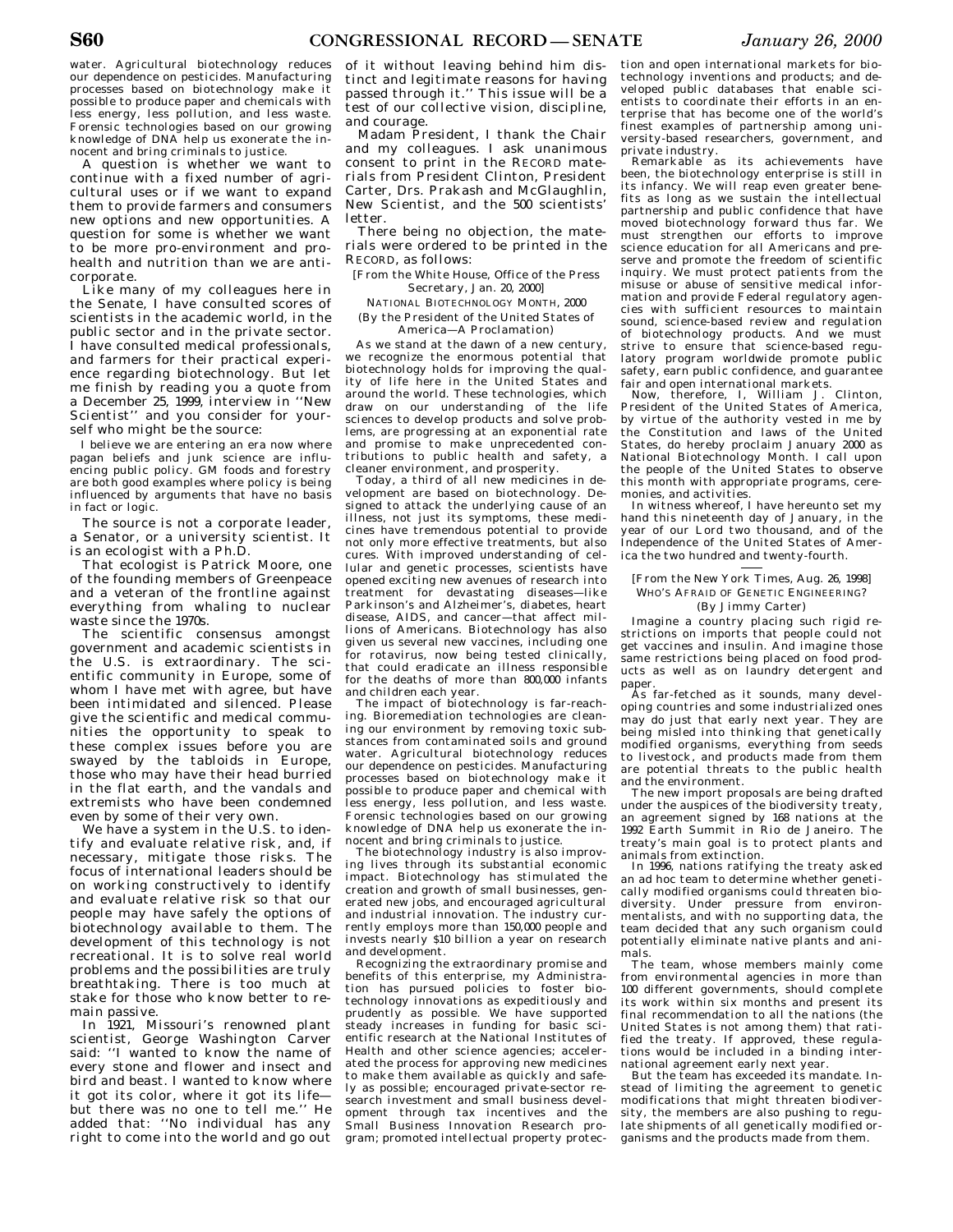This means that grain, fresh produce, vaccines, medicines, breakfast cereals, wine, vitamins—the list is endless—would require written approval by the importing nation before they could leave the dock. This approval could take months. Meanwhile, barge costs would mount and vaccines and food would spoil.

How could regulations intended to protect species and conserve their genes have gotten so far off track? The main cause is anti-biotechnology environmental groups that exaggerate the risks of genetically modified organisms and ignore their benefits.

Anti-biotechnology activists argue that genetic engineering is so new that its effects on the environment can't be predicted. This is misleading. In fact, for hundreds of years virtually all food has been improved genetically by plant breeders. Genetically altered antibiotics, vaccines and vitamins have improved our health, while enzyme-containing detergents and oil-eating bacteria have helped to protect the environment.

In the past 40 years, farmers worldwide have genetically modified crops to be more nutritious as well as resistant to insects, diseases and herbicides. Scientific techniques developed in the 1980's and commonly referred to as genetic engineering allow us to give plants additional useful genes. Genetically engineered cotton, corn and soybean seeds became available in the United States in 1996, including those planted on my family farm. This growing season, more than onethird of American soybeans and one-fourth of our corn will be genetically modified. The number of acres devoted to genetically engineered crops in Argentina, Canada, Mexico and Australia increased tenfold from 1996 to 1997.

The risks of modern genetic engineering have been studied by technical experts at the National Academy of Sciences and World Bank. They concluded that we can predict the environmental effects by reviewing past experiences with those plants and animals produced through selective breeding. None of these products of selective breeding have harmed either the environment or biodiversity.

And their benefits are legion. By increasing crop yields, genetically modified organisms reduce the constant need to clear more land for growing food. Seeds designed to resist drought and pests are especially useful in tropical countries, where crop losses are often severe. Already, scientists in industrialized nations are working with individuals by developing countries to increase yields of staple crops, to improve the quality of current exports and to diversify economies by creating exports like genetically improved palm oil, which may someday replace gasoline.

Other genetically modified organisms covered by the proposed regulations are essential research tools in medical, agricultural and environmental science.

If imports like these are regulated unnecessarily, the real losers will be the developing nations. Instead of reaping the benefits of decades of discovery and research, people from Africa and Southeast Asia will remain prisoners of outdated technology. Their countries could suffer greatly for years to come. It is crucial that they reject the propaganda of extremist groups before it is too late.

## [From the Atlanta Journal-Constitution, Dec. 5, 1999]

GENETIC RESEARCH: FOES OF BIOTECHNOLOGY IGNORE GLOBAL HUNGER (By C.S. Prakash)

Anti-technology activists accuse corporations of ''playing God'' by genetically improving crops, but it is these so-called environmentalists who are really playing God, not with genes but with the lives of poor and hungry people.<br>While activi

activist organizations spend hundreds of thousands of dollars to promote fear through anti-science newspaper ads, 1.3 billion people, who live on less than \$1 a day, care only about finding their next day's meal. Biotechnology is one of the best hopes for solving their food needs today, when we have 6 billion people, and certainly in the next 30 to 50 years, when there will be 9 billion on the globe.

Those people, who battle weather, pests and plant disease to try to raise enough for their families, can benefit tremendously from biotechnology, and not just from products created by big corporations. Public-sector institutions are conducting work on high-yield rice, virus-resistant sweet potato and more healthful strains of cassava, crops that are staples in developing countries.

But none of these benefits will be realized<br>if Western-generated fears, about bio-Western-generated fears about biotechnology halt research funding and close borders to exported products. Public perception is being manipulated by fringe groups opposed to progress and taken advantage of by politicians favoring trade protectionism.

There is no safety reason for this. Foods produced through biotechnology are just as safe, if not safer, than conventionally produced foods because they are rigorously tested. David Aaron of the U.S. Commerce Department recently told the Senate Finance Committee that ''13 years of U.S. experience with biotech products have produced no evidence of food safety risks; not one rash, not one cough, not one sore throat, not one headache.''

More recently, a panel of entomology experts has questioned the only seemingly legitimate environmental issue raised to date—the alleged threat to Monarch butterflies.

Yet activists continue to look for a new cause, a new evil in this technology. While these well-fed folks jet around the world plotting ways to disrupt the technology, they cannot or will not see the conditions of millions who are at grave risk of starvation. Activists resist development of longer-lasting fruits and vegetables, at the expense of Third World people who have no refrigeration to preserve their foods.

Critics of biotechnology invoke the trite argument that the shortage of food is caused by unequal distribution. There's plenty of food, they declare, we just need to distribute it evenly. That's like saying there is plenty of money in the world so let's just solve the problem of poverty in Ethiopia by redistributing the wealth of Switzerland (or maybe the United Kingdom, where the heir to the throne is particularly opposed to companies 'playing God'' with biotechnology).

The development of local and regional agriculture is the key to addressing both hunger and low income. Genetically improved food is ''scale neutral,'' in that a poor rice farmer with one acre in Bangladesh can benefit as much as a large farmer in California. And he doesn't have to learn a sophisticated new system; he only has to plant a seed. New rice strains being developed through biotechnology can increase yields by 30 to 40 percent. Another rice strain has the potential to prevent blindness in millions of children whose diets are deficient in Vitamin A.

Edible vaccines, delivered in locally grown crops, could do more to eliminate disease than the Red Cross, missionaries and U.N. task forces combined, at a fraction of the cost.

These are some of the benefits that the Church of England saw when church leaders recently issued a position statement on

playing God" through biotechnology: ''Human discovery and invention can be thought of as resulting from the exercise of God-given powers of mind and reason; in this respect, genetic engineering does not seem very different from other forms of scientific advance.''

More recently, the Vatican director on bioethics, Bishop Elio Sgreccia, criticized the ''catastrophic sensationalism with which the press reports on biotechnology'' and he rejected the "idea of conceiving scientific<br>progress as something that should be progress as something that feared.''

So, if scientists who are developing biotechnology are not ''playing God'' in the eyes of these religious leaders, what are we to think of self-appointed guardians who would deny its benefits to those who need it most? We have the means to end hunger on this planet and to feed the world's 6 billion or even 9 billion—people. For the well-fed to spearhead fear-based campaigns and suppress research for ideological and pseudo-science reasons is irresponsible and immoral.

## [From the Los Angeles Times, Nov. 1, 1999] (By Martina McGloughlin)

COMMENTARY; WITHOUT BIOTECHNOLOGY, WE'LL STARVE; AGRICULTURE: GENETIC EN-GINEERING IS SUBJECT TO MORE SAFE-GUARDS THAN MANY UNALTERED FOODS WE EAT

I agree with Greenpeace that we need to feed and clothe the world's people while minimizing the impact of agriculture on the environment. But the human population continues to grow, while arable land is a finite quantity. So unless we will accept starvation or placing parks and the Amazon Basin under the plow, there really is no alternative to applying biotechnology to agriculture.

Today's biotechnology differs significantly from previous agriculture technologies. Using genetic engineering, scientists can enhance the nutritional content, vitamins minerals, antioxidants, texture, color, flavor, growing season, yield, disease resistance and other properties of production crops. Engineered microbes and enzymes produced using recombinant DNA methods are used in many aspects of food production. The cheese and bread you eat and the detergent you use to clean your clothes all have used engineered enzymes since the early part of this decade.

By reducing dependency on chemicals and tillage through the development of natural fertilizers and of pest-resistant plants, biotechnology has the potential to conserve natural resources, prevent soil erosion and improve environmental quality. Strains of microorganisms could increase the efficiency, capacity and variety of waste treatment. Bioprocessing using engineered microbes offers new ways to use renewable resources for materials and fuel.

Biotechnology is, in fact, the low-risk alternative to current practices. Take pest control. The economic and environmental costs of using existing methods are well known. But many of us are not aware of the potential costs of not controlling pests. Not controlling fungal disease in plants, for example, allows them to generate deadly toxins such as aflatoxin and fumonisin, which have been found, among other things, to cause brain tumors in horses and liver cancer in children.

The most cost-effective and environmentally sound general method for controlling pests and disease is the use of DNA. This approach already has led to a reduction in the use of sprayed chemical insecticides. According to the National Agricultural Statistics Service, 2 million fewer pounds of insecticide were used in 1998 to control bollworm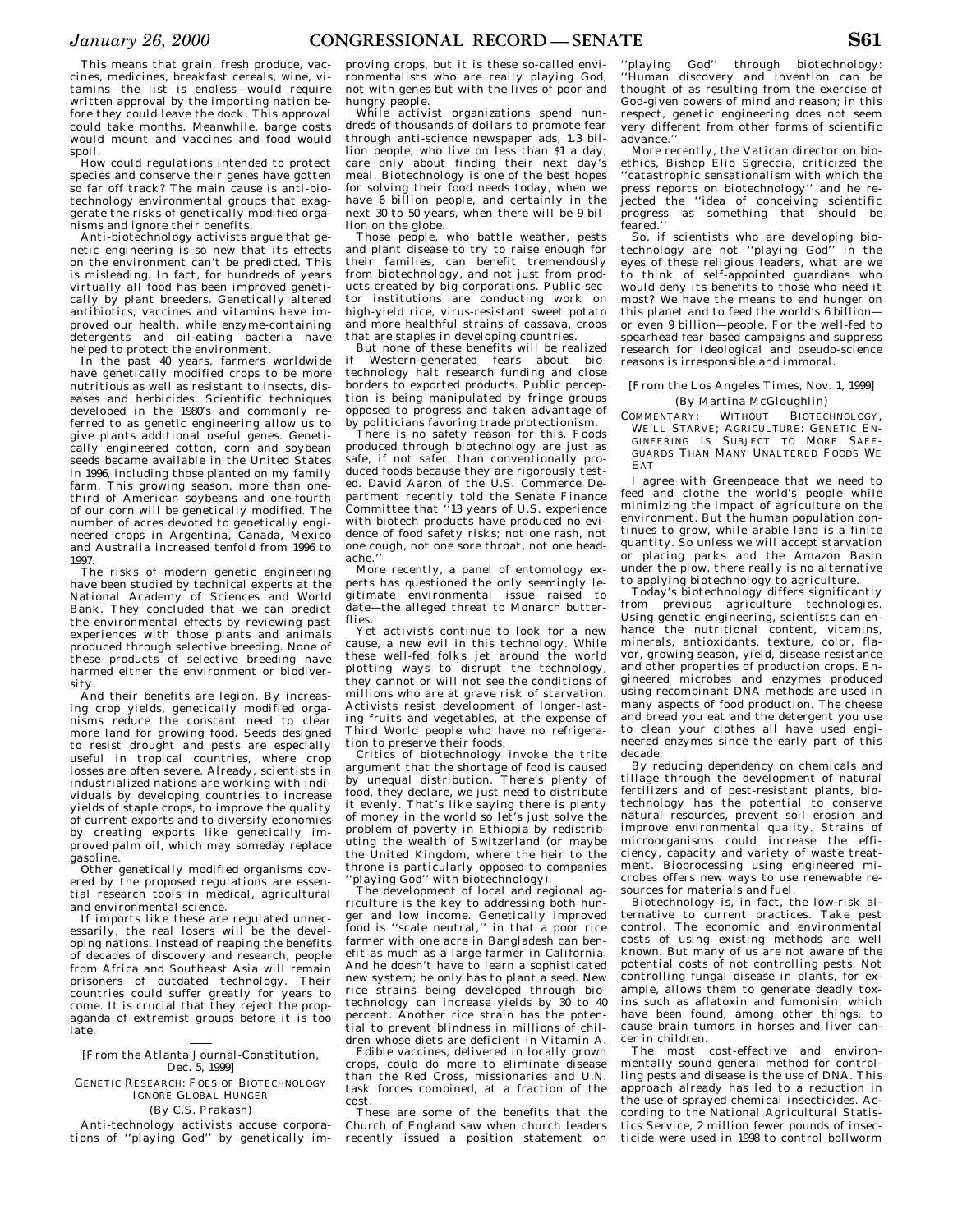and budworm than were used in 1995, before ''Bt'' cotton was introduced. And the Bt gene—introduced into the crop plant, not sprayed into the atmosphere—is present in minute amounts and spares beneficial insects.

There is no evidence that recombinant DNA techniques or rDNA-modified organisms pose any unique or unforeseen environmental or health hazards. In fact, a Na-tional Research Council study found that ''as the molecular methods are more specific, users of these methods will be more certain about the traits they introduce into plants.'' Greater certainty means greater precision and safety. The subtly altered products on our plates have been put through more thorough testing than any conventional food ever has been subjected to. Many of our daily staples would be banned if subjected to the same rigorous standards. Potatoes and tomatoes contain toxic glycoalkaloids, which have been linked to spina bifida. Kidney beans contain phytohaemagglutinin and are poisonous if undercooked. Dozens of people die each year from cynaogenic glycosides from peach seeds. Yet none of those are labled as potentially dangerous.

Million of people have eaten the products of genetic engineering and no adverse effects have been demonstrated. The proper balance of safety testing between companies and the government is a legitimate area for further debate. So are environmental safeguards. But the purpose of such debate should be to improve biotech research and enhance its benefits to society, not stop it in its tracks.

[From the New Scientist, Dec. 25, 1999] DR TRUTH

# (By Michael Bond)

You come from a family of loggers. How did they take to you becoming an environmentalist?

My dad was one of our biggest supporters when we started Greenpeace in the early 1970s. With the US nuclear tests in Alaska there was a possibility that the hydrogen bombs would trigger an earthquake that would, in turn, trigger a tsunami. A very serious one during the Alaska earthquake of 1964 severely affected by father's business. Environmentalism then did not involve bashing loggers. We were concerned about all-out nuclear war and it blows my mind sometimes to see the movement behaving the same way about forestry that it did about nuclear war. I think they've got their priorities a bit mixed up.

What were those early days of Greenpeace like?

They were heady—there was huge camaraderie. We used to sing all the time. We always had a couple of people with a guitar. We were together for weeks on end on many of those expeditions into the Pacific and out to Newfoundland. We always had songs, such as: ''If mankind was created a step below the angels, the whales I'm sure were somewhere in between.'' They were wonderful songs. We really had a wonderful time. We always thought that a revolution should be a celebration. We tried to avoid the hair-shirt mentality that tends to creep in with selfrighteousness, dogmatism and that short of thing.

As an ecologist with a PhD in the subject, were you a rare breed in the organization?

I was somewhat rare and had to live with the fact throughout my time in Greenpeace that there was a lot of disrespect for my science. That is why they called me Dr Truth. It was kind of a put-down.

As Greenpeace became bigger, richer and more famous did its priorities or principles change?

The best thing is that Greenpeace has remained faithful to the peaceful civil disobe-

dience theme. In other words, the ''peace'' in Greenpeace is still the main principle. I think that's excellent. I do think though that they have diversified into so many issues, many of which are questionable in terms of priorities and some of which are just plain wrong-headed. A case in point is GM foods. If they are really so worried about human health, why don't they tackle tobacco?

Few scientists become radical environmental activists. What lit the spark with you?

It was partly my professors. The most important was Vladimir Krajina, a Czech forest ecologist. I used to think that science was just about technology. But after studying with Krajina, the light suddenly went on and I realized that the mystery of nature could be approached through science and ecology. The political part came while I was writing my thesis on pollution control in 1972. A very large copper-mining project was applying to dump its tailings into the sea. It was very close to my boyhood home at Winter Harbour in Vancouver Island, Canada. I chose to study not just the environmental impact of the tailings disposal, but the system that granted permits for the process. I soon learned that this was immune to truth.

Why after 15 years of activism did you start to become disenchanted with the environmental movement?

Partly it was the fact that foot soldiers often become diplomats. I don't think anybody should be required to be in confrontational environmental politics for their whole lives, especially when they start a family. But it was partly the movement's refusal to evolve. I'm in favour of civil disobedience in order to bring about justice where something really bad is going on such as nuclear testing or toxic dumping. But I'm a Gandhian through and through—I believe that peaceful civil disobedience and passive resistance movements are great shapers of social change. But when industry and government agree that the environment needs to be taken into account in policy making, and when there are ministries and vice-presidents of the environment, it seems to me it would be a good idea to work with them. When a majority of people decide to agree with you, it is time to stop hitting them over the head.

How has the environmental movement got it so wrong?

The environmental movement abandoned science and logic somewhere in the mid-1980s, just as mainstream society was adopting all the more reasonable items on the environmental agenda. This was because many environmentalists couldn't make the transition from confrontation to consensus, and could not get out of adversarial politics. This particularly applies to political activists who were using environmental rhetoric to cover up agendas that had more to do with class warfare and anti-corporatism than they did with the actual science of the environment. To stay in an adversarial role, those people had to adopt ever more extreme positions because all the reasonable ones were being accepted.

But hasn't environmentalism always been about opposing the establishment?

Environmentalism was always anti-establishment, but in the early days of Greenpeace we did not characterize ourselves as left wing. That happened after the fall of the Berlin wall when a whole bunch of left wing activists, who no longer had any role in the peace, women's or labour movements, joined us. I would go to the Greenpeace Toronto office and there would be an awful lot of young people wearing army fatigues and red berets in there.

Environmentalists recoil with horror when they hear you say that harvesting trees for

aper or fuel benefits plants and wildlife. What's your evidence?

The environmental movement is essentially anti-forestry. Young people are being convinced to stop using trees to make paper and use environmentally appropriate alternative fibres, such as hemp and cotton. Now where are you going to grow those exotic farm crops? You are going to grow them where you have been growing trees for 20 years, where an environment exists for bugs, birds, squirrels and other wildlife. That environment will be destroyed if you clear a for-

est to grow a farm crop. Does this mean that even clear-cutting is not as damaging as we've been led to believe?

Forests are resilient. They can grow back from total volcanic destruction, ice ages, fires, storms, whatever. You can take heavy equipment and bulldoze the soil right down to bedrock over a huge area, and if you go away and come back 100 years later you will have a new forest starting to grow back. Just logging the trees is not going to irreversibly destroy the ecosystem. In addition, I believe it is possible to sustain the biodiversity of a forest while removing large quantities of timber.

Surely you're not saying that logging has no impact on biodiversity?

Logging is never going to have zero impact. But its aim should be to maintain viable populations of all those species that were on that site to begin with. So you plan your forestry in such a way to ensure that there is a suitable habitat for every one of those species somewhere all of the time. For example, when you clear-cut an area, you are going to remove a lot of the shrubs, with means that shrub-nesting birds not do well there for a while. But as long as you have a place that was logged ten years ago somewhere hereby where the shrub layer has been able to replace itself, the birds will not mind if there are no trees.

Green groups ware that logging is threatening some animals with extinction. Are you

telling me they're wrong? In 1996 the World Wide Fund for Nature (WWF) announced that 50,000 species are going extinct each year due to human activity. And the main cause, they said, is commercial logging. The story was carried around the world, and hundreds of millions of people cam to believe that forestry is the main cause of species extinction. During the past three years I've asked the WWF on many occasions to provide me with a list of some of the species that have supposedly become extinct due to logging. They have not offered up a single example as evidence. In fact, to the best of our scientific knowledge, no species has become extinct in North America due to forestry.

You may disagree with the green groups, but would you still describe yourself as an environmentalist?

James Lovelock is my hero and I believe in the Gaia hypothesis that all life is one living breathing being, I don't see any reason to damage it more than necessary. I believe in gardening the Earth, but there should be lots of places left wild. The ''hands off'' attitude doesn't work with 6 billion humans needing things from Earth every day.

Why do you oppose the campaign against genetically modified crops?

I believe we are entering an era now where pagan beliefs and junk science are influencing public policy. GM foods and forestry are both good examples where policy is being influenced by arguments that have no basis in fact or logic. Certainly, biotechnology needs to be done very carefully. But GM crops are in the same category as oestrogenmimicking compounds and pesticide residues. They are seen as an invisible force that will kill us all in our sleep or turn us all into